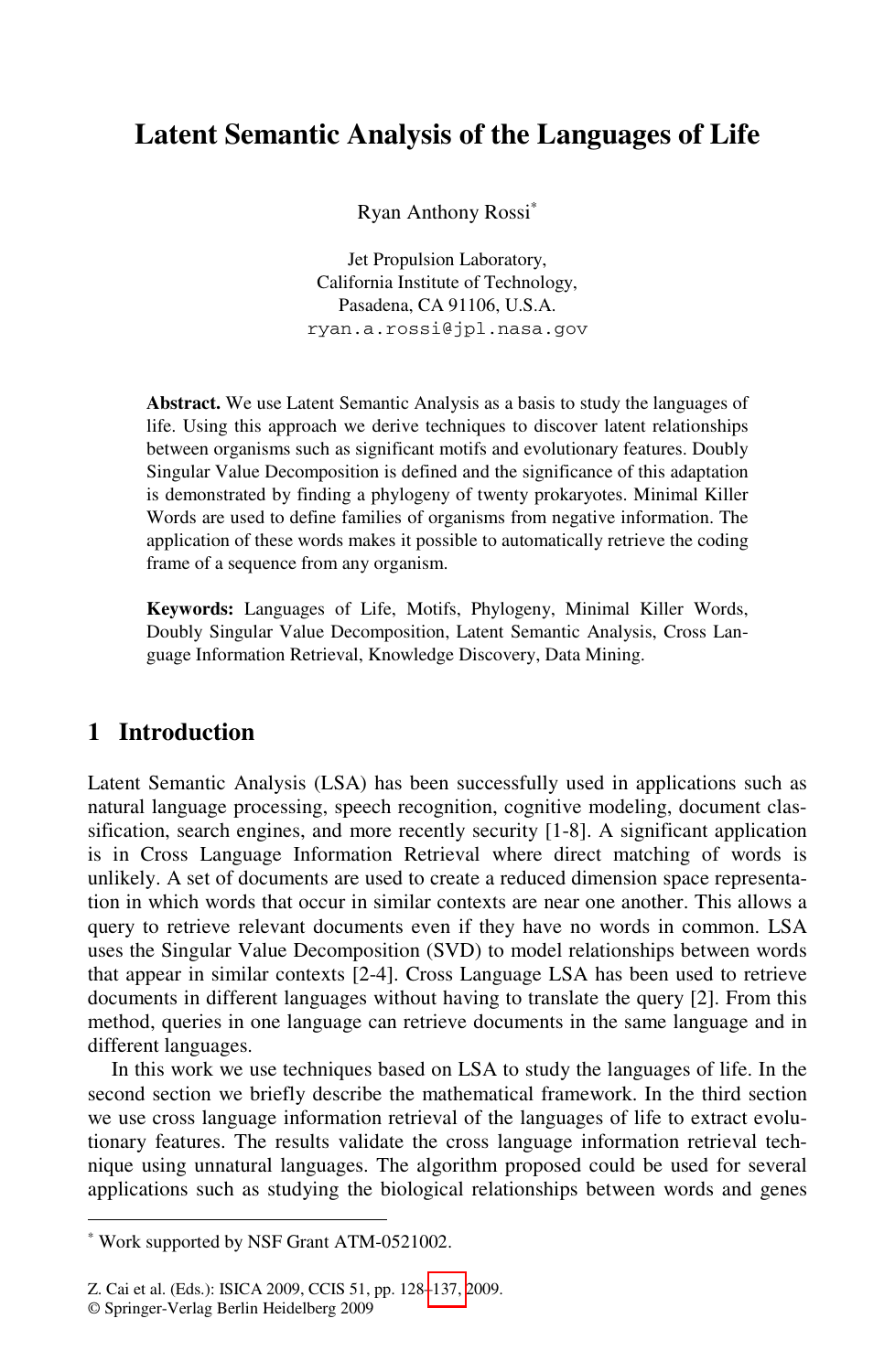from various organisms. It is shown how these techniques can be applied to model an arbitrary organism's language. In the fourth section, we validate the Cross Language of Life results using a method to extract the most significant motifs in an organism. We propose a technique called Doubly SVD to generate a phylogeny of twenty prokaryotes and show how this method can be extended to an arbitrary set of organisms. Finally we define Minimal Killer Words and describe how they can be used to automatically retrieve the frame of a coding sequence from an organism.

#### **2 Mathematical Framework**

The rows in our data set represent words and the columns represent gene sequences. If  $M \in \mathbb{R}^{n \times m}$  then we decompose M into three matrices using the Singular Value Decomposition:

$$
M = U S VT
$$
 (1)

where  $U \in \mathfrak{R}^{n \times m}$ ,  $S \in \mathfrak{R}^{m \times m}$  and  $V^T \in \mathfrak{R}^{m \times m}$ . The matrix S contains the singular values located in  $[i, i]_{1,\ldots,n}$  cells in descending order of magnitude and all other cells contain zero. The eigenvectors of  $MM<sup>T</sup>$  make up the columns of U and the eigenvectors of  $M<sup>T</sup>M$  make up the columns of V. As a consequence, the singular values are the square roots of the eigenvalues of  $MM<sup>T</sup>$  and  $M<sup>T</sup>M$ . The matrices U and V are orthogonal, unitary and span vector spaces of dimension n and m, respectively. The inverses of U and V are their transposes.

$$
\begin{bmatrix}\n| & | & | \\
d_1^g & d_2^g & \cdots & d_k^g \\
| & | & | & | \n\end{bmatrix}\n\begin{bmatrix}\ns_1 & 0 & 0 & 0 \\
0 & s_2 & 0 & 0 \\
0 & 0 & \ddots & 0 \\
0 & 0 & 0 & s_k\n\end{bmatrix}\n\begin{bmatrix}\n-d_1^w - \\
-d_2^w - \\
\vdots \\
-d_k^w -\n\end{bmatrix}
$$
\n*U*

The columns of U are the *principal directions of the genes* and the rows of  $V<sup>T</sup>$  are the *principal directions of the words*. In a reduced space the rows of U are the coordinates of the words and the columns of  $V<sup>T</sup>$  are the coordinates of the genes. The principal directions are ranked according to the singular values and therefore according to importance.

An important theorem by Eckart and Young [9] demonstrates that the error in approximating M by  $M_k$  is given by:

$$
||M - M_k||_F = \min_{rank(B) \le k} ||M - B||_F = \sqrt{\sigma_{k+1}^2 + ... + \sigma_{rM}^2}
$$
 (2)

Where,

$$
M_k = U_k S_k V_k^T \tag{3}
$$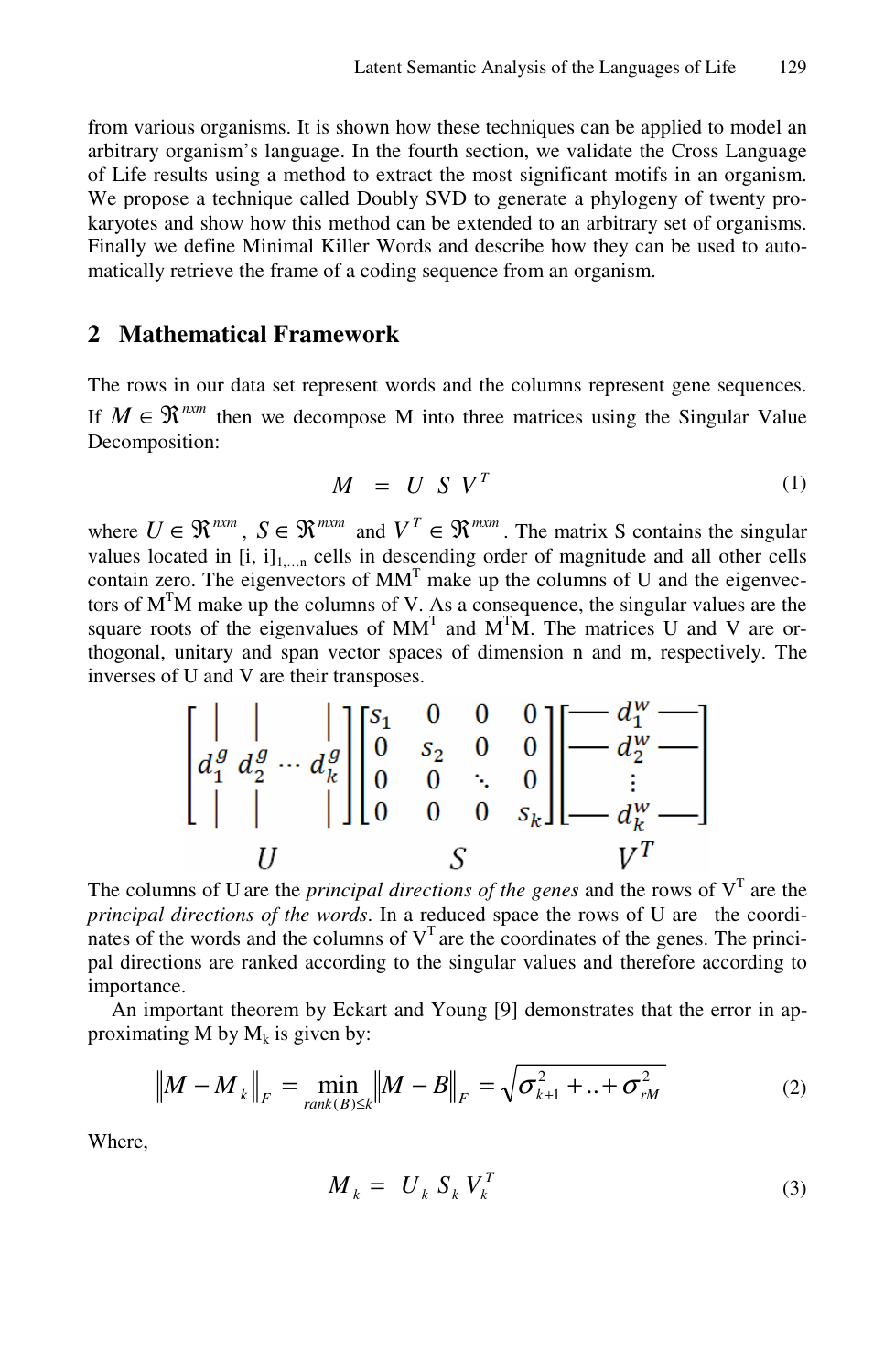and is the closest rank-k least squares approximation of M. This theorem can be used in two ways. To reduce noise by setting insignificant singular values to zero or by setting the majority of the singular values to zero and keeping only the few influential singular values. The latter approach allows us to create a reduced space from which words used in the same context with one another are represented close together.

# **3 Cross Language of Life**

As our training corpus or dual language semantic space we have selected 4000 gene sequences from Escherichia coli K12. From the training corpus, we construct a word by gene sequence matrix for DNA and Protein languages. The protein language has an alphabet of 20 amino acids,

$$
\alpha_p = \{A, R, N, D, C, E, Q, G, H, I, L, K, M, F, P, S, T, W, Y, V\}
$$

and the DNA language has an alphabet of 4 nucleotides,

$$
\alpha_d = \{A, C, G, T\}
$$

We select an arbitrary gene in both amino acids and nucleotides. We have to consider that one trinucleotide codes an amino acid. Therefore, we construct words of length three in amino acids and length nine in nucleotides. We use overlapping words. We check to see if the word w exists in our lexicon. If it does not, we add this word to our lexicon and add a 1 to the cell corresponding to the word and gene. We do this for 4000 Escherichia coli K12 genes which we use as our training corpus.

Let D be a word by gene matrix of m DNA sequences and  $n<sup>d</sup>$  nucleotide words and P be a word by gene matrix of m protein sequences and  $n<sup>p</sup>$  amino acid words.

$$
M = \begin{Bmatrix} D \\ P \end{Bmatrix} \tag{4}
$$

Such that M is of size  $(n^d + n^p)$  x m where column i is a vector representing amino acid and nucleotide words appearing in the union of sequence i expressed in the two languages. After we have constructed our word by gene training corpus, we apply the Singular Value Decomposition:

$$
M_{k} = \begin{bmatrix} U_{k}^{d} \\ U_{k}^{p} \end{bmatrix} S_{k} V_{k}
$$
 (5)

Where  $U_k^d$  *and*  $U_k^p$  are k-dimensional vector lexicons for DNA and Protein sequences from Escherichia coli K12. In this example, we chose k to be 210. In this space, similar DNA and Protein words are given similar definitions, so this vector lexicon can be used for cross-language information retrieval.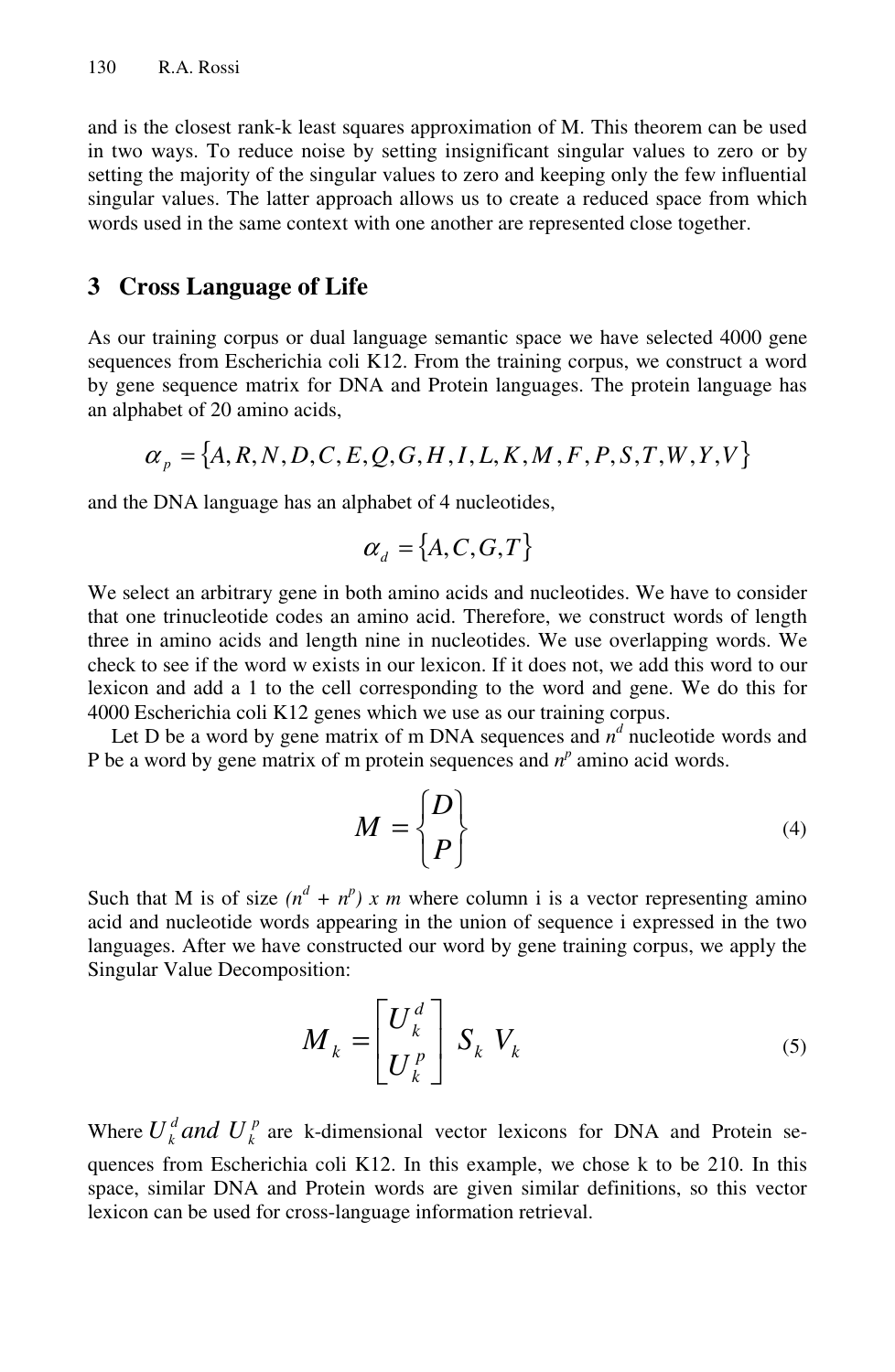|           | $g_{\tiny 1}$ | $g_2$ $g_3$ | $\mathbf{r}$ and | $g_k$ | $T_1^d$                        | $T_1^p$  |
|-----------|---------------|-------------|------------------|-------|--------------------------------|----------|
| $d_1$     |               |             |                  |       | $d_1$<br>$d_{1}$               | $\bf{0}$ |
| $d_2$     |               |             |                  |       | $d_2$<br>$d_2$                 | $\bf{0}$ |
| $d_3$     |               |             |                  |       | $d_3$<br>$d_3$                 | $\bf{0}$ |
| $\ddotsc$ |               |             |                  |       | <br>                           | $\bf{0}$ |
| $d_n$     |               |             |                  |       | $d_n$<br>$d_n$                 | 0        |
| $p_{1}$   |               |             |                  |       | $\bf{0}$<br>$p_{1}$<br>$p_{1}$ |          |
| $p_{2}$   |               |             |                  |       | 0<br>$p_{2}$<br>$p_{2}$        |          |
| $\ddotsc$ |               |             |                  |       | $\bf{0}$<br><br>               |          |
| $p_n$     |               |             |                  |       | $\bf{0}$<br>$p_n$<br>$p_n$     |          |
|           |               | $US^{-1}$   |                  |       |                                |          |

If we have two sets of sequences in both languages denoted  $T<sup>d</sup>$  for DNA sequences and  $T^p$  for Protein sequences, we can retrieve sequences in either languages. As an example, we have a query in DNA and want to retrieve similar protein sequences. We find the similarity between the DNA query  $T_1^d$  and the protein database  $T^p$  using:

$$
\text{sim}\left\langle US^{-1}T_{1}^{D}, US^{-1}T^{P}\right\rangle \tag{6}
$$

Where,

$$
sim\langle d_1, p_1 \rangle = \frac{d_1^T p_1}{\left\| d_1^T \right\|_2 \left\| p_1 \right\|_2}
$$
 (7)

This gives us a ranking of the relevant protein sequences.

#### **3.1 Empirical Results**

In the experiments below we use 4000 genes from Escherichia coli K12 as our duallanguage semantic space. We use a technique called cross-language mate retrieval [2] to test the significance of our dual-language semantic space. We extract at random 1000 nucleotide sequences and their corresponding translated sequences in amino acids from Escherichia coli HS. These two strains of Escherichia coli are considered very similar. We use Escherichia coli HS as a starting point to see if our choice of  $k =$ 210 is at all reasonable for our dual-language semantic space.

The cross-language mate retrieval technique works by considering each of the 1000 nucleotide gene sequences as queries that have only one relevant 'mate' sequence in the corresponding amino acid language and conversely. We compute the accuracy by strictly testing if the cross language mate returned as the most relevant.

From the 1000 Escherichia coli HS gene sequences the cross-language mate is retrieved 94.8% of the time using the nucleotide sequences as queries against the amino acid sequences. Similarly, the cross-language mate is retrieved 94.4% of the time using the amino acid sequences as queries against the nucleotide sequences. We find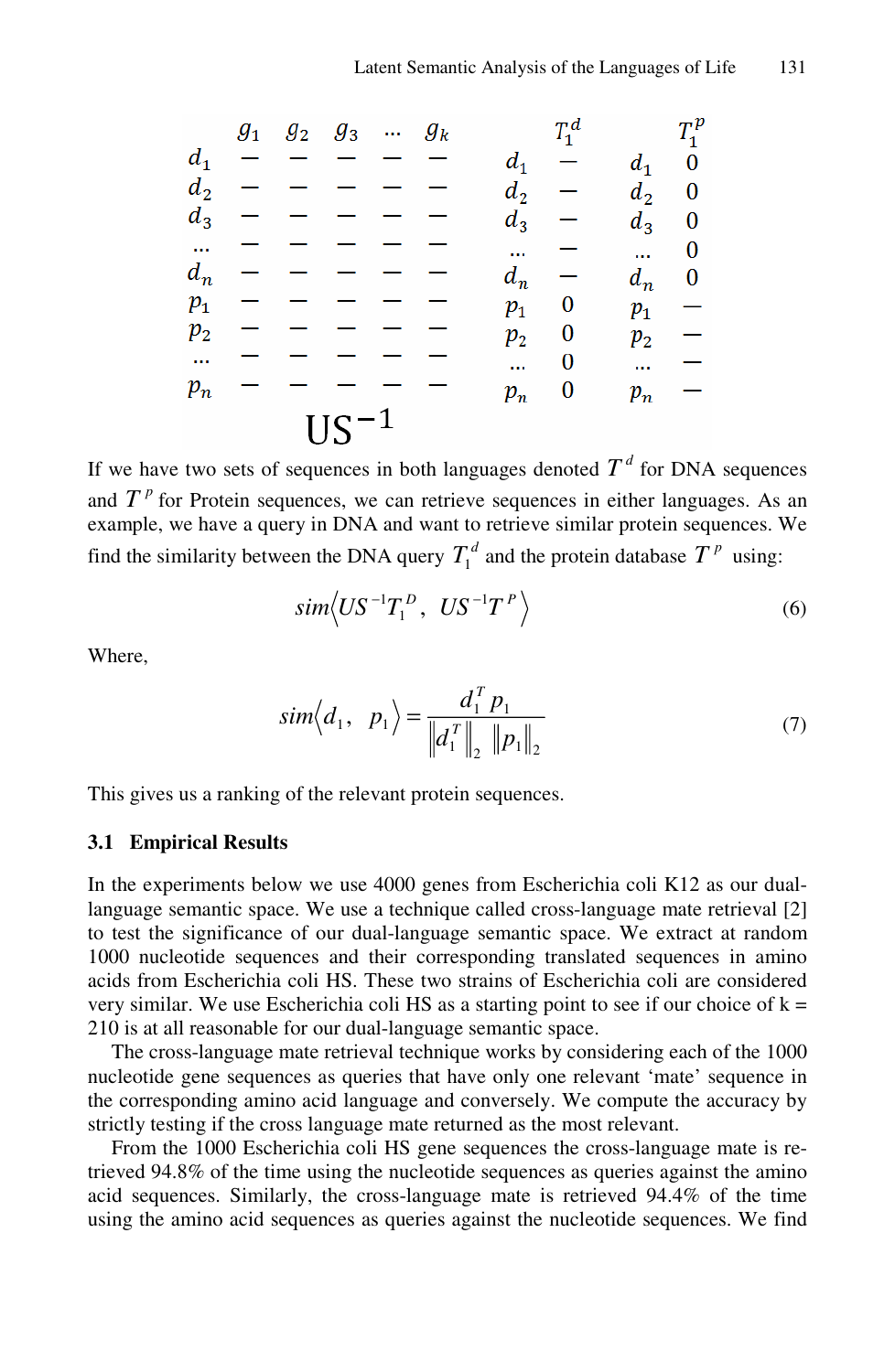| <b>Semantic</b><br><b>Space</b> | <b>Query</b>                      | <b>Sequences</b>                  | Accuracy |  |  |
|---------------------------------|-----------------------------------|-----------------------------------|----------|--|--|
| Escherichia                     | Escherichia coli HS<br>Nucleotide | Escherichia coli HS<br>Amino Acid | 94.8%    |  |  |
| coli K12                        | Escherichia coli HS<br>Amino Acid | Escherichia coli HS<br>Nucleotide | $94.4\%$ |  |  |

**Table 1.** Results using Escherichia coli K12 as our semantic space where we have genes from Escherichia coli HS as queries and sequences in both amino acids and nucleotides

that most of the sequences where the mate was not returned as the most significant are very short sequences (around 30-40 amino acids or 90-120 nucleotides). From this analysis we find that these two strains of Escherichia coli strongly share the same set of words of length three and are considered very similar.

In the experiment below we use the same Escherichia coli K12 dual-language semantic space. As our testing set we select 1000 genes from Shigella sonnei in both nucleotides and amino acids.

The same phenomenon is seen using Shigella sonnei and Yersinia pestis KIM.

We decided to do an experiment using genes from a wide range of organisms as our testing set. We picked up 2800 genes from 34 prokaryotes, 12 eukaryotes and 13 archaea. From each of these organisms we randomly selected on average 50 genes.

The cross-language mate is retrieved as the most relevant 59.57% of the time using the nucleotide sequences as queries against the amino acid sequences. Similarly, the cross-language mate is retrieved as the most relevant 57.78% of the time using the amino acid sequences as queries against the nucleotide sequences. Nevertheless, these results provide evidence that there exists a structure and similarity in the language that defines all organisms. A more systematic study is warranted to find this universal structure [11].

| <b>Semantic</b><br><b>Space</b> | <b>Query</b>                  | <b>Sequences</b>              | Accuracy |  |  |
|---------------------------------|-------------------------------|-------------------------------|----------|--|--|
| Escherichia                     | Shigella sonnei<br>Nucleotide | Shigella sonnei<br>Amino Acid | 92.00%   |  |  |
| coli K12                        | Shigella sonnei<br>Amino Acid | Shigella sonnei<br>Nucleotide | 93.30%   |  |  |

**Table 2.** Results using Escherichia coli K12 as our semantic space where we have genes from Shigella sonnei as queries and sequences in both amino acids and nucleotides

**Table 3.** Results using Escherichia coli K12 as our semantic space where we have genes from Yersinia pestis KIM as queries and sequences in both amino acids and nucleotides

| <b>Semantic</b><br><b>Space</b> | <b>Query</b>                      | <b>Sequences</b>                  | Accuracy |  |  |
|---------------------------------|-----------------------------------|-----------------------------------|----------|--|--|
| Escherichia                     | Yersinia pestis KIM<br>Nucleotide | Yersinia pestis KIM<br>Amino Acid | 88.80%   |  |  |
| coli K12                        | Yersinia pestis KIM<br>Amino Acid | Yersinia pestis KIM<br>Nucleotide | 88.10%   |  |  |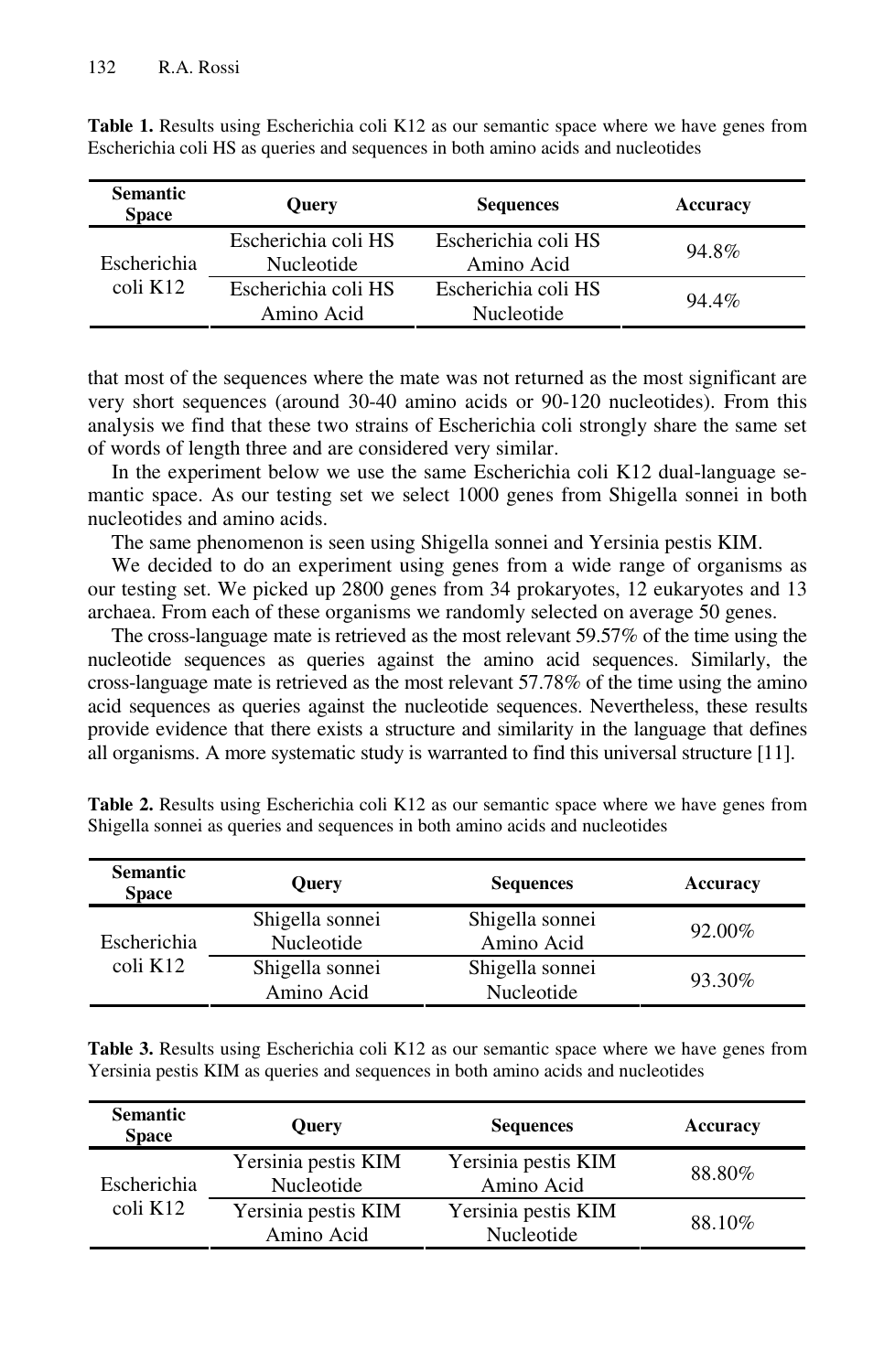| <b>Semantic</b><br><b>Space</b> | <b>Query</b>                   | <b>Sequences</b>               | Accuracy |  |  |
|---------------------------------|--------------------------------|--------------------------------|----------|--|--|
| Escherichia                     | Variety of genes<br>Nucleotide | Variety of genes<br>Amino Acid | 59.57%   |  |  |
| coli K <sub>12</sub>            | Variety of genes<br>Amino Acid | Variety of genes<br>Nucleotide | 57.78%   |  |  |

**Table 4.** Results using Escherichia coli K12 as our semantic space where we have genes from a wide range of organisms as queries and sequences in both amino acids and nucleotides

#### **4 Organism Motifs and Profiles**

We start with a word by protein sequence matrix and compute the Singular Value Decomposition. The first few principal directions of U can be interpreted as containing the most significant characteristics or motifs of a particular organism [8]. As an example, the most significant value in the first principal direction provides an indication of the 'most important' motif of length three in that organism. The first few principal directions are viewed as a profile for an arbitrary organism. This can also be used to model a particular organism's language.

In the table below we select the first principal direction of several organisms including a dataset with 59 organisms from the three domains. We extract the ten most significant motifs for each organism/dataset.

| Organism                            | <b>Top 10 Motifs From Different Organisms</b>    |
|-------------------------------------|--------------------------------------------------|
| Escherichia coli<br>K <sub>12</sub> | KLL, FFA, GAL, GLA, NAA, TAI, TRL, LAA, HLA, TAA |
| Shigella sonnei                     | KLL, FFA, GAL, GLA, NAA, TRL, VLL, LAA, PKE, HLA |
| <b>Yersinia</b> pestis<br>KIM       | VVG, IAL, QLA, CLA, MLL, LLA, CLL, SNL, QLE, MSL |
| 59 Organisms                        | NVT, GEI, NTI, GRL, MAM, DHK, DIN, PGD, NKQ, HLH |

**Table 5.** Ranking of motifs of length three in various organisms

Escherichia coli K12 and Shigella sonnei share most of the significant motifs with the exception of a few. Using the dataset with 59 organisms from the 3 domains we extract Universal Motifs. These are motifs that can be found in all organisms. A more systematic study of the Universal Motifs is needed to find biological meaning.

## **5 Phylogeny Using Doubly Singular Value Decomposition**

We start with 20 prokaryotes. From each of these organisms we extract 1000 genes in amino acids and construct a word by gene matrix for each organism. We use overlapping words of length three.

We compute the Singular Value Decomposition for each word by gene matrix (corresponding to a prokaryote) and extract the first principal direction of the genes (of U) and the first principal direction of the words (of  $V<sup>T</sup>$ ) from each organism. From these principal directions, we derive two matrices: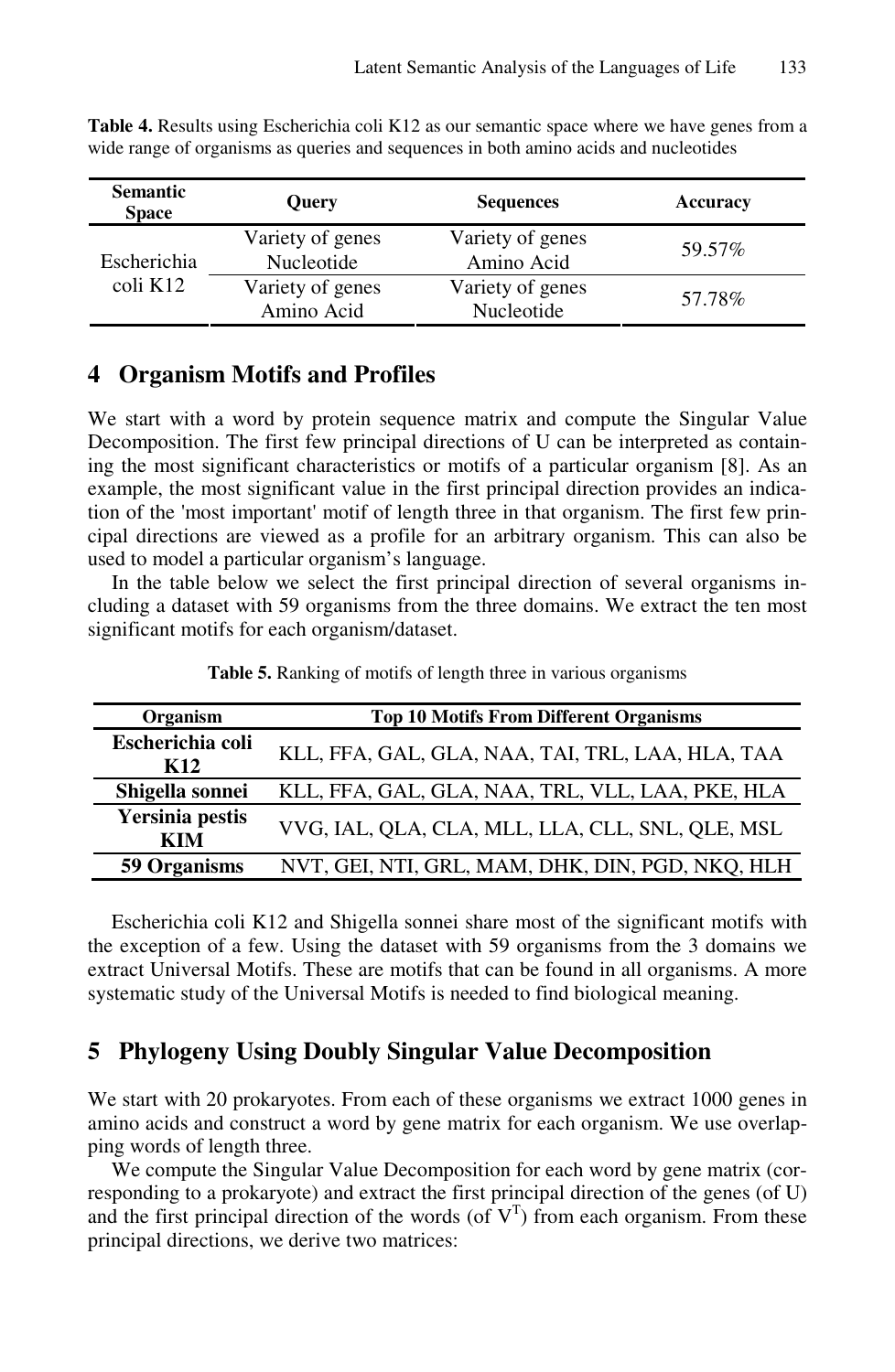|                                | $p_1^g$ $p_2^g$ $p_3^g$ $p_{20}^g$ |  |            |  |  | $c_1^g$ $c_2^g$ $c_3^g$ $c_{1000}^g$ |
|--------------------------------|------------------------------------|--|------------|--|--|--------------------------------------|
| $c_1^w$                        |                                    |  | $p_1^w$    |  |  |                                      |
| $c_2^w$                        |                                    |  | $p_2^w$    |  |  |                                      |
| $c_3^w$                        |                                    |  | $p_3^w$    |  |  |                                      |
| $c_4^w$                        |                                    |  | $p_4^w$    |  |  |                                      |
| $c_5^w$                        |                                    |  | $p_5^w$    |  |  |                                      |
| $c_6^w$                        |                                    |  | $p_6^w$    |  |  |                                      |
| $c_7^w$                        |                                    |  | $p_7^w$    |  |  |                                      |
| $\cdots$                       |                                    |  |            |  |  |                                      |
| $c^\mathrm{\textit{w}}_{8000}$ |                                    |  | $p_{20}^w$ |  |  |                                      |

Computing the SVD of the matrix on the left; we find that the columns of U are the **principal directions of prokaryotes** and the highest absolute value of the principal direction of prokaryotes represents the **most influential word**. The rows of  $\tilde{V}^T$  are the **principal directions of words** for prokaryotes and the highest absolute value of the principal direction of words for prokaryotes represents the **most influential prokaryote**. Similarly, taking the SVD of the matrix on the right; we find that the columns of U are the **principal directions of genes** for prokaryotes and the highest absolute value of the principal direction of genes for prokaryotes represents the **most influential prokaryote**. The rows of V<sup>T</sup> are the **principal directions of prokaryotes** and the highest absolute value of the principal direction of prokaryotes represents the **most influential gene**.



**Fig. 1.** Phylogeny of 20 prokaryotes using the principal direction of words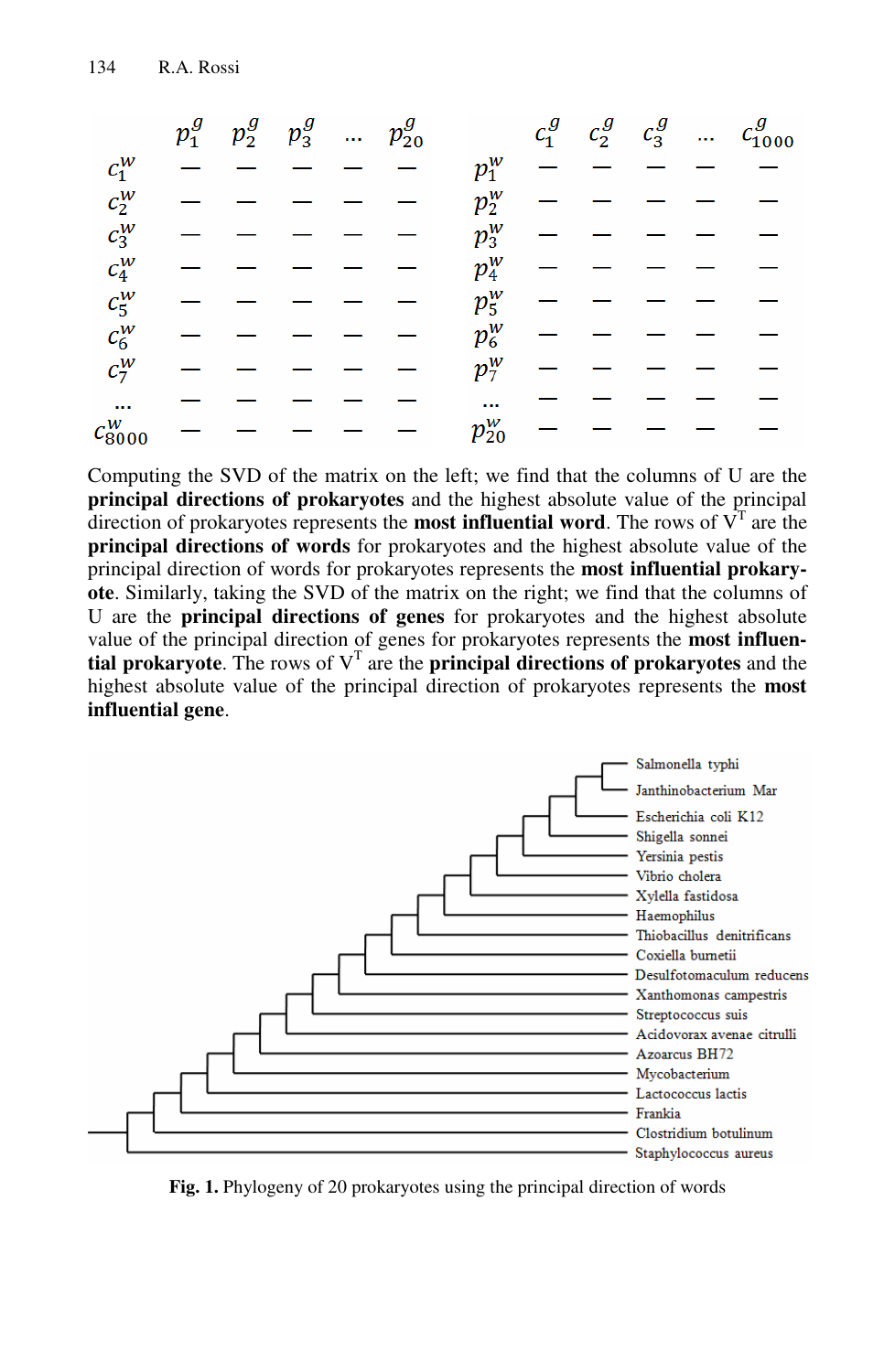Our technique uses the principal directions of the words to build a comparatively accurate phylogenetic tree. We call this method doubly singular value decomposition (DSVD). These results are fairly strong. The influence values are close together with the exception of Staphyloccoccus aureus. The majority of the organisms are represented in the first principal direction, while Staphylococcus aureus is more accurately represented in the second direction which is orthogonal to the first. This could be due to major evolutionary differences between Staphylococcus aureus and the other prokaryotes.

#### **6 Minimal Killer Words**

Let A be a finite alphabet with the symbols  $\{A, C, G, T\}$  and  $A^*$  be the set of words drawn from the alphabet A.

Let  $L \subseteq A^*$  be a language consisting of all factors of its words from a given organism. Let  $F_0$ ,  $F_1$  and  $F_2$  be sets containing all factors of its words from the frames of an organism. A word w ∈ A\* is called a Minimal Killer Word for L if  $w \notin F_0$  and  $w \in$  $F_2$  and all proper factors of w do not belong to M K (L). We denote by M K (L) the language of Minimal Killer Words for L.

Consider the subsequence AGGCTAGCT. We derive  $F_0$ ,  $F_1$  and  $F_2$ .

 $F_0 = \{AGG, CTA, GCT, AGGCTA, AGGCTAGCT\}$  $F_1 = \{GGC, TAG, GGCTAG\}$  $F_2 = \{GCT, AGC, GCTAGC\}$ 

Therefore, M K  $(L) = \{AGC\}$ . The word GCTAGC is not minimal because a proper factor is in the set  $M K (L)$ .

The following circular codes  $X_0$ ,  $X_1$ , and  $X_2$  have been found as subsets of the genetic code [11-12].

**X**<sub>0</sub> = {AAC, AAT, ACC, ATC, ATT, CAG, CTC, CTG, GAA, GAC, GAG, GAT, GCC, GGC, GGT, GTA, GTC, GTT, TAC, TTC}

 $X_1 = \{ACA, ATA, CCA, TCA, TTA, AGC, TCC, TGC, AAG, ACG, AGG, ATG,$ CCG, GCG, GTG, TAG, TCG, TTG, ACT, TCT}

**X2** = {CAA, TAA, CAC, CAT, TAT, GCA, CCT, GCT, AGA, CGA, GGA, TGA, CGC, CGG, TGG, AGT, CGT, TGT, CTA, CTT}

However, it is the codes

 ${T_0} = X_0 \cup \{AAA, TTT\}$ ,  ${T_1} = X_1 \cup \{CCC\}$  and  ${T_2} = X_2 \cup \{GGG\}$ 

that we will consider as their union forms the entire genetic code. These codes have remarkable properties and have been used to find a universal coding frame [11]. We associate three T-Representations to any coding sequence u:

The first representation, T, is obtained by replacing each codon by 0 if it belongs to  $T_0$ , 1 if it belongs to  $T_1$  and 2 if it belongs to  $T_2$ . This representation corresponds to the coding frame, while the two others represent the shifted frames. The second representation  $T^+$  is obtained by elimination of the first letter of u and applying the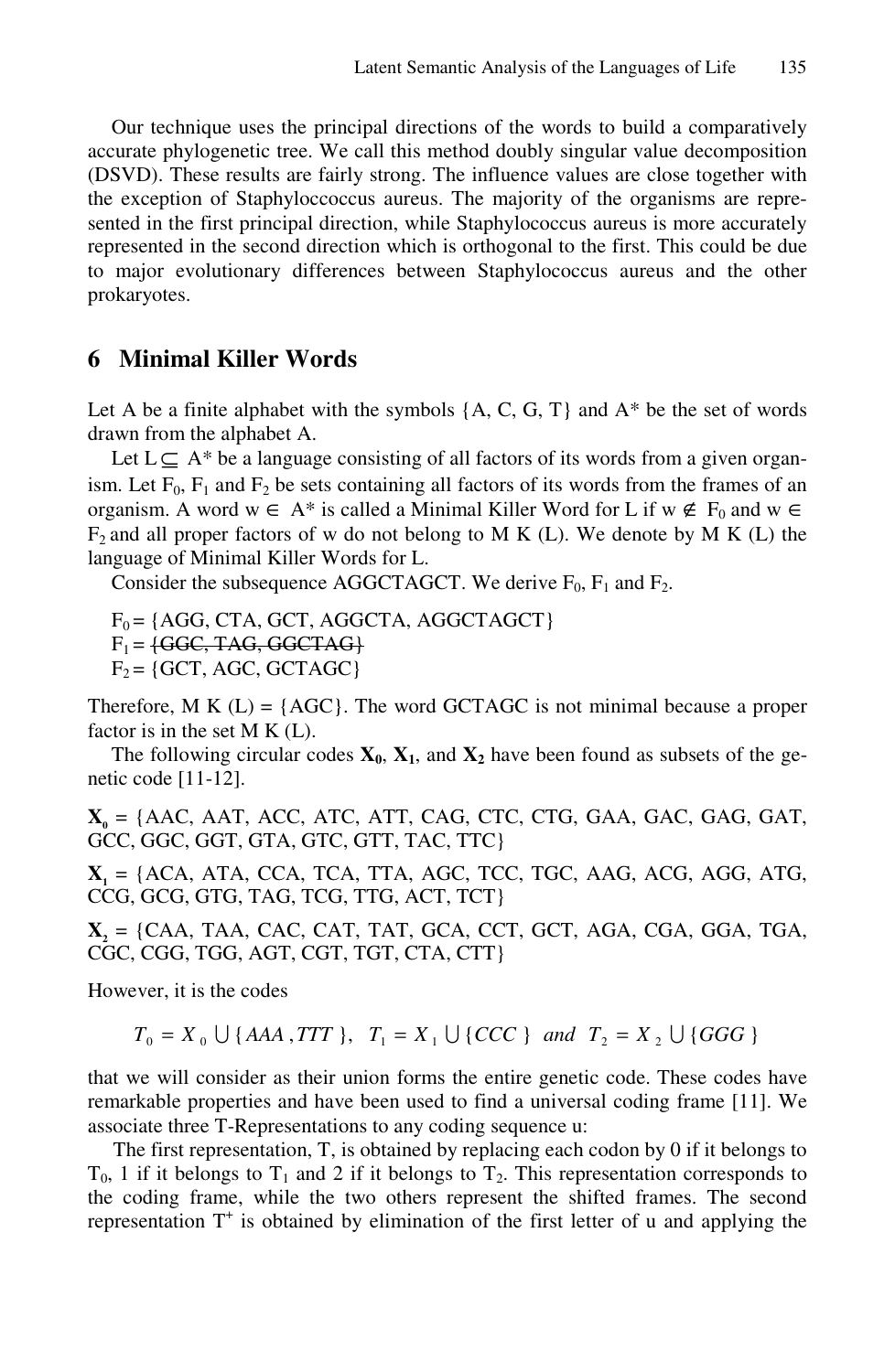preceding construction. Finally, the third representation  $T^{++}$  is obtained by eliminating a second letter from u and again applying the same construction.

We find the Minimal Killer Words of an organism using the representations  $T, T^+$ and  $T^{+}$ . We arbitrarily selected Escherichia coli K12 and Shigella sonnei to use as a starting point. The set of Minimal Killer Words of length nine for Escherichia coli K12 and Shigella sonnei are shown below.

```
M K9 (E) = {122121222, 122222121, 211222122, 212221112, 212221221, 
            221221121, 221222121, 222121221, 222122211}
```
**M K9 (S) =** {122222121, 211222122, 221222121, 222122211}

Interestingly, the Minimal Killer Words of length nine for Escherichia coli K12 and Shigella sonnei are formed from strictly  $T_1$  and  $T_2$ . These words highlight evolutionary features in the organisms. As an example, M  $K_9(S)$  is a subset of M  $K_9$  (E) indicating similarity. The Minimal Killer Words provide a way to define families of organisms using negative information.

The Minimal Killer Words allow us to automatically retrieve the coding frame of a sequence from an organism. This is a direct consequence of the definition and is a very powerful property. As an example, consider the set L of coding sequences where  $\mu$  belongs to the set M K (L). Therefore, if  $\mu$  appears in a coding sequence of L we can infer the coding frame of that sequence.

## **7 Conclusion**

We describe techniques based on Latent Semantic Analysis to study the languages of life. Latent relationships between organisms such as motifs and evolutionary features are identified. Using DSVD we build a phylogeny of twenty prokaryotes. The definition of Minimal Killer Words allows for the retrieval of the coding frame from an organism. A more systematic study is warranted to find biological meaning of the motifs and Minimal Killer Words. A natural future direction will be to define more precisely this universal structure in the language of life.

**Acknowledgments.** We thank Jean-Louis Lassez for his help in clarifying our ideas as well as the many insightful discussions. This work was partly supported by a research fellowship through the National Aeronautics and Space Administration.

## **References**

- 1. Landauer, T.K., Foltz, P.W., Laham, D.: Introduction to Latent Semantic Analysis. Discourse Processes 25, 259–284 (1998)
- 2. Landauer, T.K., Littman, M.L.: Fully automatic cross language document retrieval using latent semantic indexing. In: Cross Language Information Retrieval. Kluwer, Dordrecht (1998)
- 3. Deerwester, S., Dumais, S.T., Landauer, T.K., Furnas, G.W., Harshman, R.A.: Indexing by latent semantic analysis. JSIS 41(6), 391–407 (1990)
- 4. Lemaire, B.: Tutoring Systems Based on LSA. AIED, 527–534 (1999)